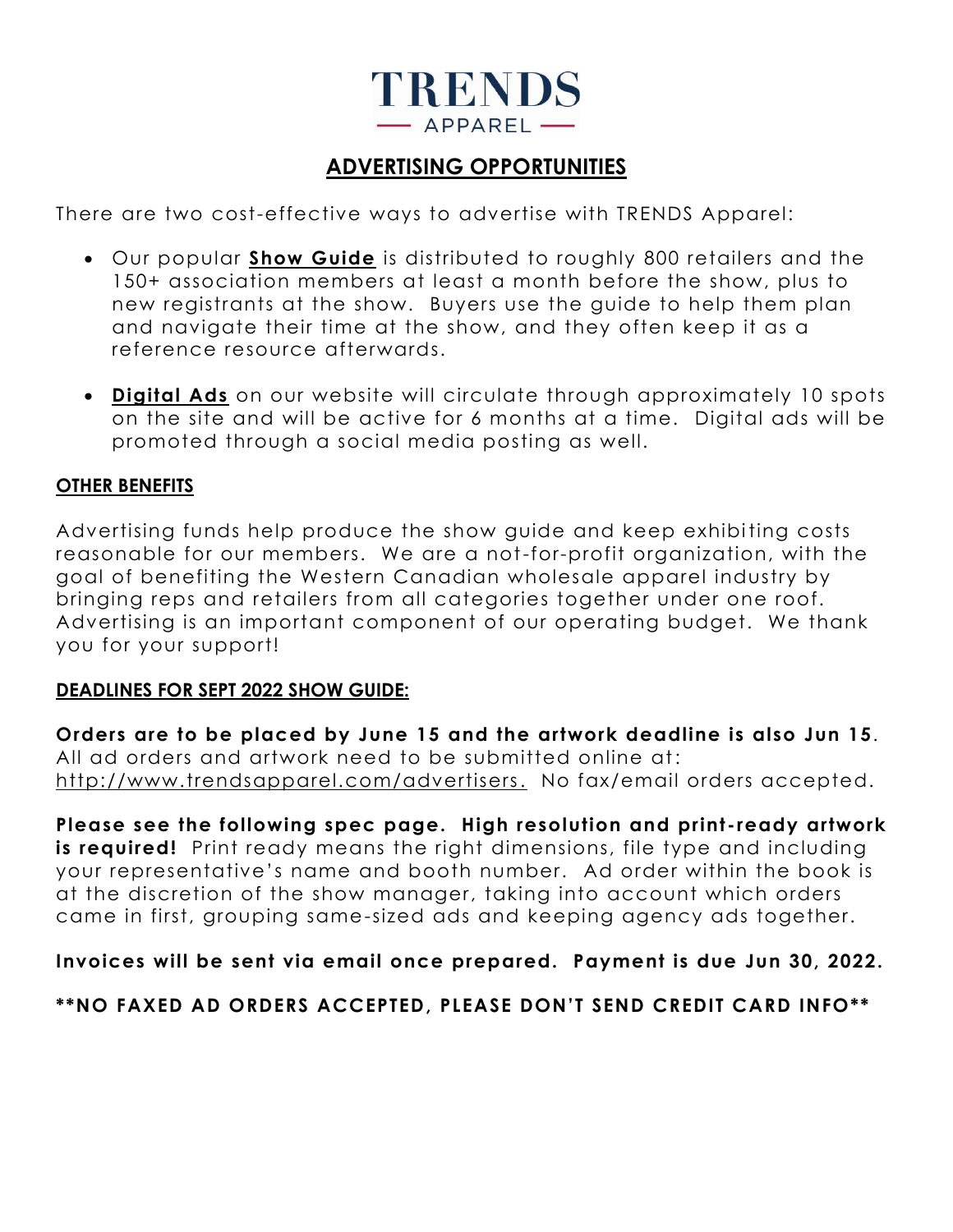# **AD SPECIFICATIONS**

We would love to have you advertise with us in our upcoming market show quide – it's a highquality professional book measuring 8.5" x 10". Placing a print ad is a cost-effective marketing tool that reaches out to every buyer who has attended at least 1 of the past 2 shows plus any retailer that pre-registers.



Note: Please keep live copy no closer than 5/8" to the edge of the page

All digital files must be MAC compatible in one of the following formats: Quark X- Press, EPS, TIFF, PDF or Page Maker. Save all images at 300dpi.

**DO NOT SEND** Microsoft Word, Word Perfect or Publisher files.

**Go to trendsapparel.com/advertisers to book your ad and submit your artwork.**